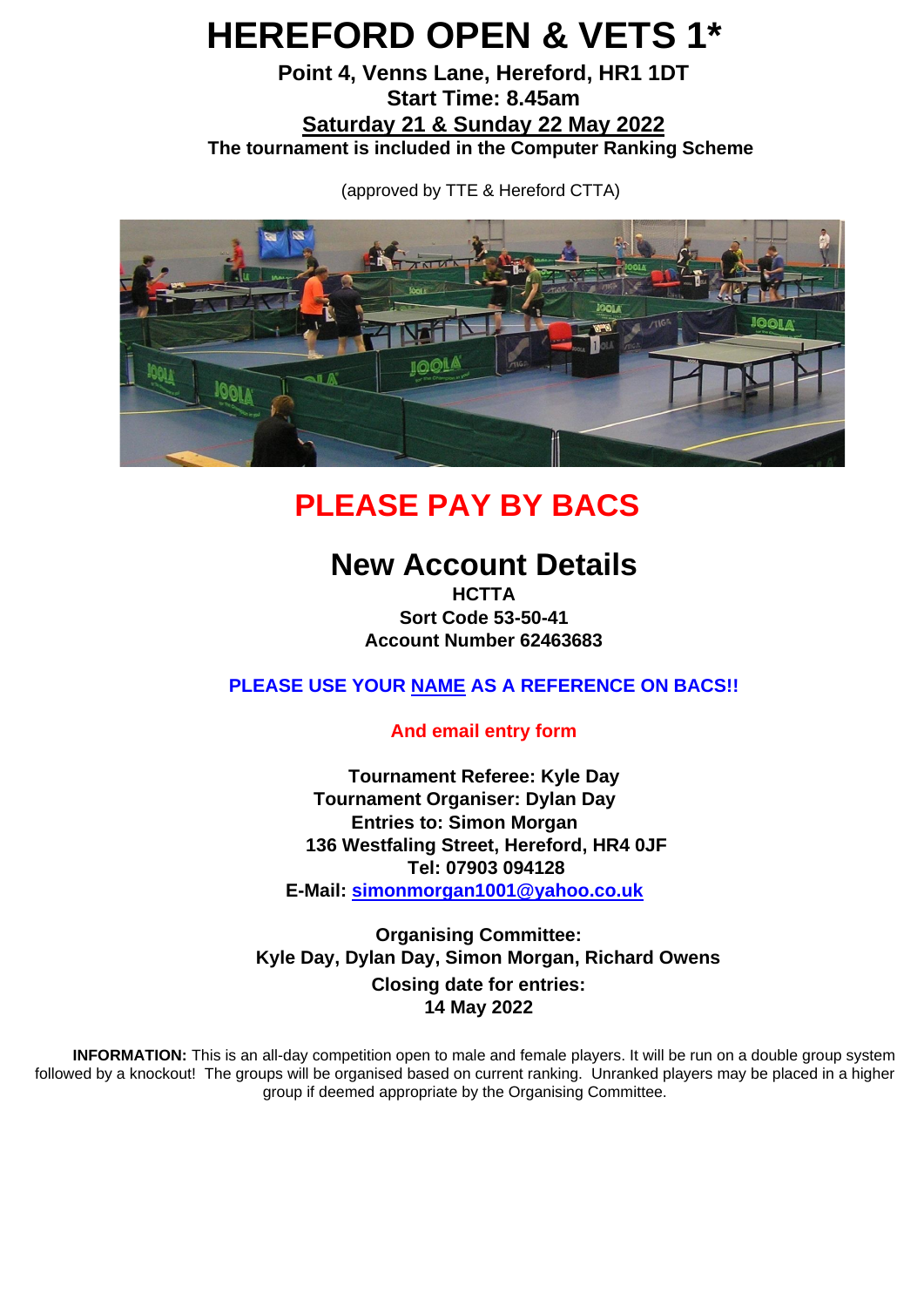#### **TOURNAMENT REGULATIONS (to be retained)**

- 1. Every entrant must be affiliated as a Compete Member or provide proof of being a member of another National Association affiliated to the ITTF, and is not affiliated to TTE.
- 2. Table Tennis England Tournament Regulations Part A (Regulated Competitions) and Part B (Tournament Regulations) apply to the tournament.
- 3. ITTF Regulations for International Competitions apply to the tournament except where otherwise specified in TTE Regulations Part A or B, or in this form.
- 4. Competitors will not be allowed to glue up within the confines of any of the buildings under any circumstances.
- 5. Competition will be a mixture of groups and KO. All matches will be best of 5 games.
- 6. The final order in a group shall be determined as per ITTF regulation 3.7.5 for group competitions.
- 7. Playing clothing shall consist of a shirt and shorts, trousers, leggings or skirt, or a one-part sports outfit, socks and playing shoes; a sports hijab may also be worn. Other garments shall not be worn during play except with the permission of the referee. The main colour of a shirt, shorts, trousers or skirt, other than sleeves and collar of a shirt, shall be clearly different from that of the ball in use.
- 8. No competitor or official shall engage in betting on players or matches.
- 9. All competitors may be required to umpire at least one match in each event entered.
- 10. Doping shall not take place either before or during play and doping control tests may take place.
- 11. For Veteran events, entrants must be born before the 1st of January 1982.
- 12. Completion and submission of this entry form signifies agreement by the entrant to the conditions of the competition including variations of ITTF regulations.
- 13. All Competitors must report to the Booking-In Control on arrival and should not leave the hall without first obtaining permission from the Referee. Players absent when called upon to play are liable to be scratched.
- 14. Should there be insufficient entries in any event the Referee reserves the right to cancel that event/merge such event and/or place the entrant in a similar event.
- 15. The referee's decision shall be final on a point of law and on any question arising not provided for in these regulations, or in any dispute as to the interpretation thereof.
- 16. All events will be based on the Table Tennis England ranking list effective on the closing date for entries. The organiser reserves the right to place any unranked players in the grade(s) he feels appropriate. All events will be seeded.

#### **TOURNAMENT INFORMATION**

- 1. Entry forms Further entry forms are available from and should be returned to Simon Morgan (Assistant Organiser), at **simonmorgan1001@yahoo.co.uk** or 136 Westfaling Street, Hereford, HR4 0JF; by 14 May 2022.
- 2. The draw will take place on the 15 May 2022 at 136 Westfaling Street, Hereford, HR4 0JF at 1pm. If it becomes necessary to restrict entries, priority will be given in order of receipt.
- 3. No entry will be accepted after the draw has been made.
- 4. The event is an all-day event, all players should get at least 7 matches.
- 5. Practice There will be no separate practice facilities.
- 6. Play will be on 10 Joola Tables with Joola nets and White Joola Flash 3\* balls. Court size will be 11.5m x 6.9m enclosed by surrounds. Scoring machines will be used for all matches. The floor is a seamless polyurethane surface. General fluorescent lighting is 10m above the table. Assistant umpires will not be appointed.
- 7. Car parking (at the owner's risk) is available at the venue, there is an all-day charge of £5.
- 8. Admission there will be no admission charge.
- 9. Changing rooms and showers can be used for showering or changing.
- 10. There is some food and drinks available at venue café.
- 11. Vouchers or trophies will be presented to all winners and runners-up.
- 12. Players should retain this sheet of regulations and information.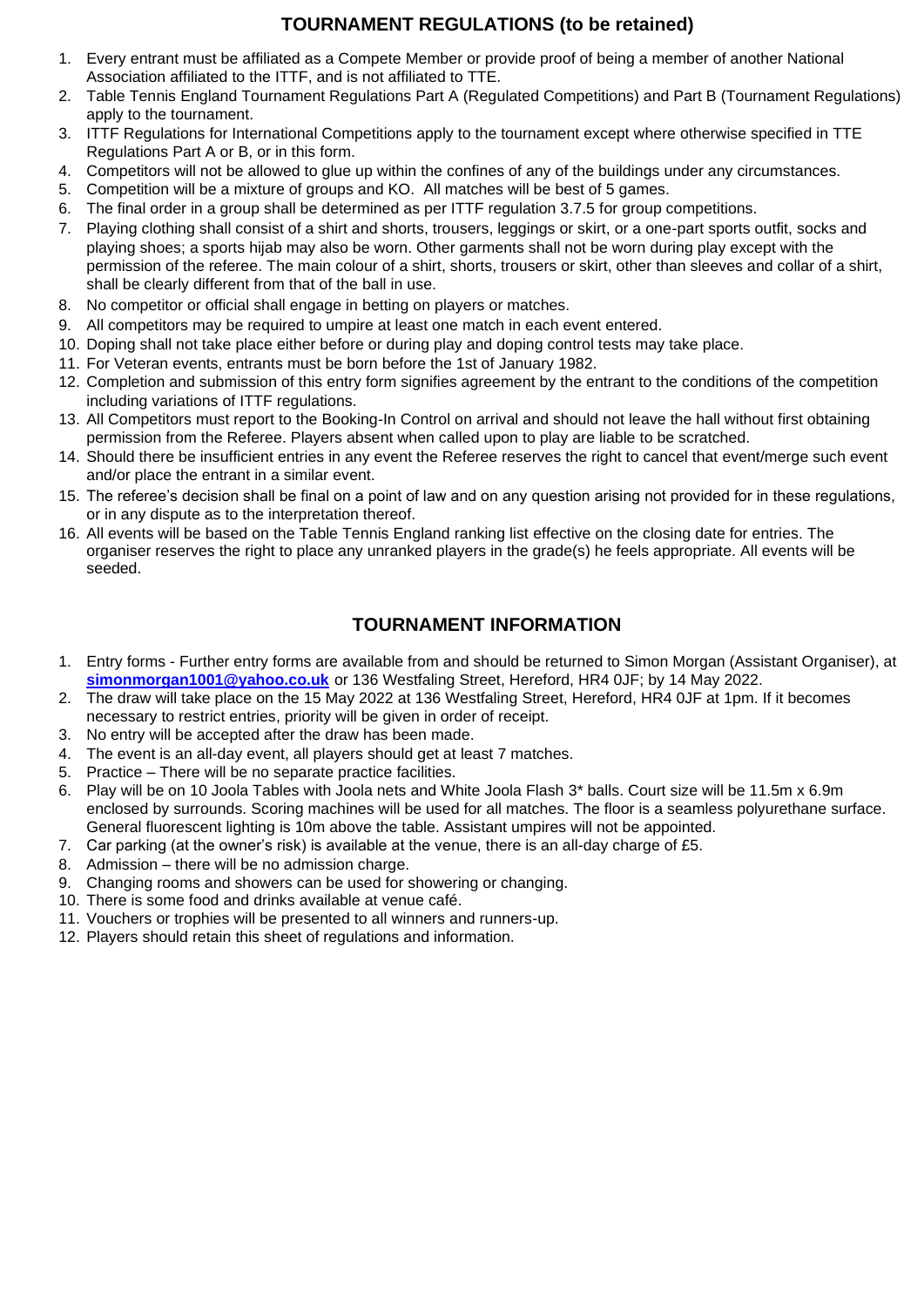### **Directions**